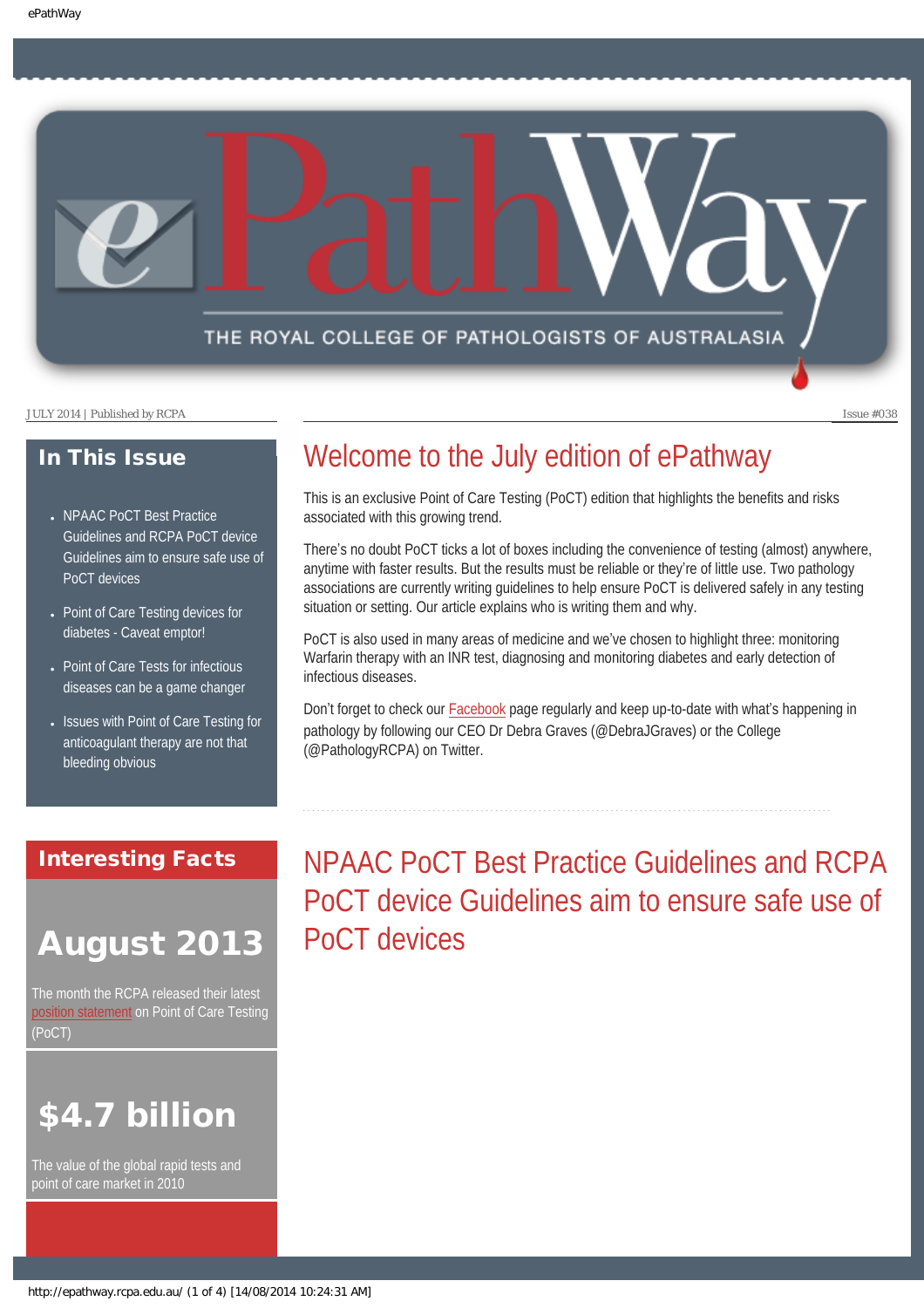# \$7.4 billion

The forecast value of the global rapid tests and point of care market in 2017

*Source: RCPA, [Research and Markets](http://www.researchandmarkets.com/reports/2063652/rapid_tests_and_point_of_care_market_to_2017#pos-0)*

### Important Message





### Suggest to a friend

Know someone who might be interested in this website? Why not [suggest the website](mailto:?Subject=I%20think%20you%20should%20read%20this%20Newsletter=
http://epathway.rcpa.edu.au/index.html) to them.

### Previous Editions

Did you miss something from last month? You can view our [previous editions](#page-4-0) at any time.

### <span id="page-1-0"></span>Subscribe Now!

Subscription is easy! Simply fill in our [subscription form.](http://epathway.rcpa.edu.au/subscription.html)

### Links

[RCPA Manual](http://rcpamanual.edu.au/)

[LabTest Online](http://www.labtestsonline.org.au/)

[Know Pathology Know Healthcare](http://knowpathology.com.au/)

Point of Care Testing (PoCT) ticks all of the boxes of our modern mobile age including smaller and more portable testing devices delivering faster results. But there's one important box these tests always need to tick - quality of results. The Royal College of Pathologists of Australasia (RCPA) and the National Pathology Accreditation Advisory Council (NPAAC) are drafting PoCT guidance documents with the goal of ensuring the safe use of PoCT devices and delivery of quality results.

[read more »](#page-6-0)

# Point of Care Testing devices for diabetes - Caveat emptor!

Point of Care Testing (PoCT) devices for diabetes, called blood glucose meters or glucometers, have enabled blood glucose (sugar) levels to be monitored anytime, anywhere. Some of these devices, as well as other POCT devices, measure glycated haemoglobin (HbA1c)<sup>[\[1\]](#page-9-0)</sup>. While they have an important role in the management of diabetes, PoCT devices can't completely replace tests performed in an accredited laboratory $[2]$  for diagnosing and monitoring the disease.



[read more »](#page-8-0)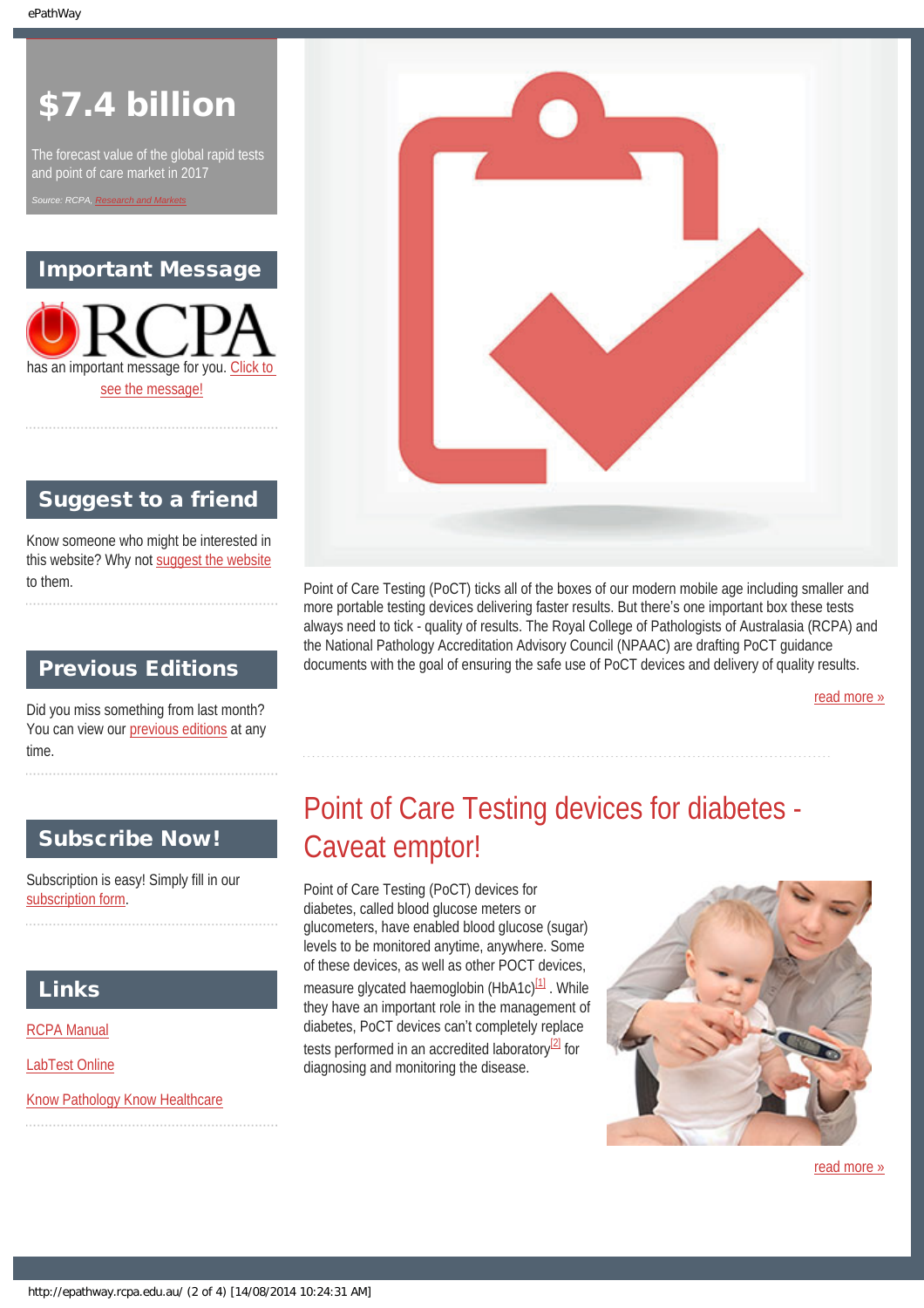# <span id="page-2-0"></span>Point of Care Tests for infectious diseases can be a game changer

Time has usually been on the side of an infectious disease. It can often make a person very ill very quickly and spread rapidly from host to host, while the laboratory often takes days to grow, identify and perform antibiotic sensitivity (resistance) tests on the causative organism. Advances in technology have put the shoe on the other foot with Point of Care Tests (PoCT) for infectious diseases making it a more even time match.



[read more »](#page-10-0)

## <span id="page-2-1"></span>Issues with Point of Care Testing for anticoagulant therapy are not that bleeding obvious

There's no doubt Point of Care Testing (PoCT) is an attractive proposition for patients on Warfarin therapy who require frequent blood tests for dose control. But this type of test has limitations that must be factored into the equation.



Anticoagulant therapy is monitored through a test called an International Normalised Ratio (INR). This test measures how long it takes blood to clot and informs the dose of anticoagulant therapy. PoCT for INR can mean the test and any consequent dose adjustments can be accomplished during one doctor visit. On the other side of the equation, limitations associated with PoCT for INR include the collection technique.

[read more »](#page-12-0)

#### Copyright © 2014 The Royal College of Pathologists of Australasia

RCPA - Durham Hall - 207 Albion St Surry Hills NSW 2010 AUSTRALIA | (+61) 2 8356 5858 | [www.rcpa.edu.au](http://www.rcpa.edu.au/)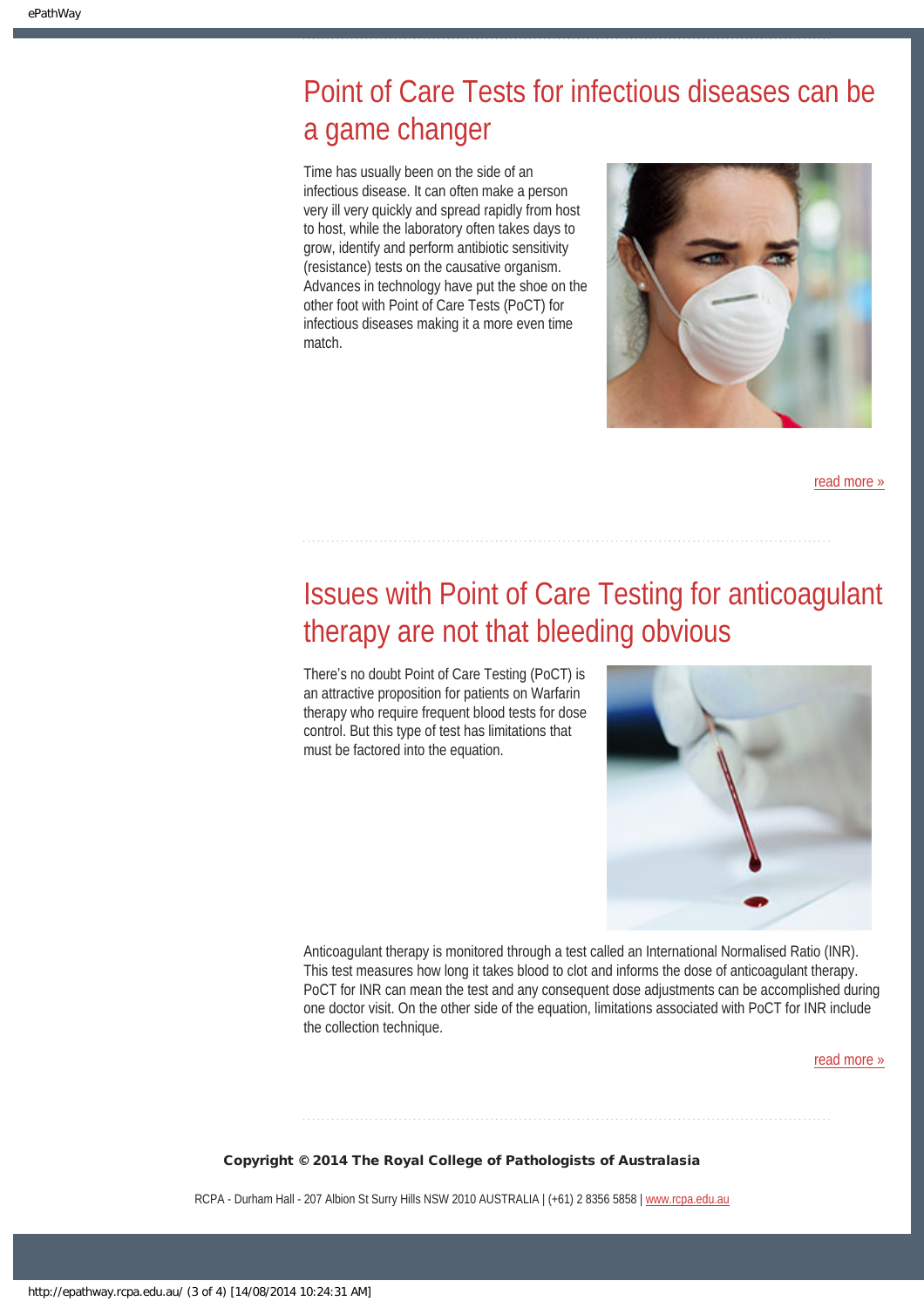### [Privacy Policy](http://www.rcpa.edu.au/Content-Library/Privacy.aspx) | [Legal](http://www.rcpa.edu.au/Legal.aspx) | Disclaimer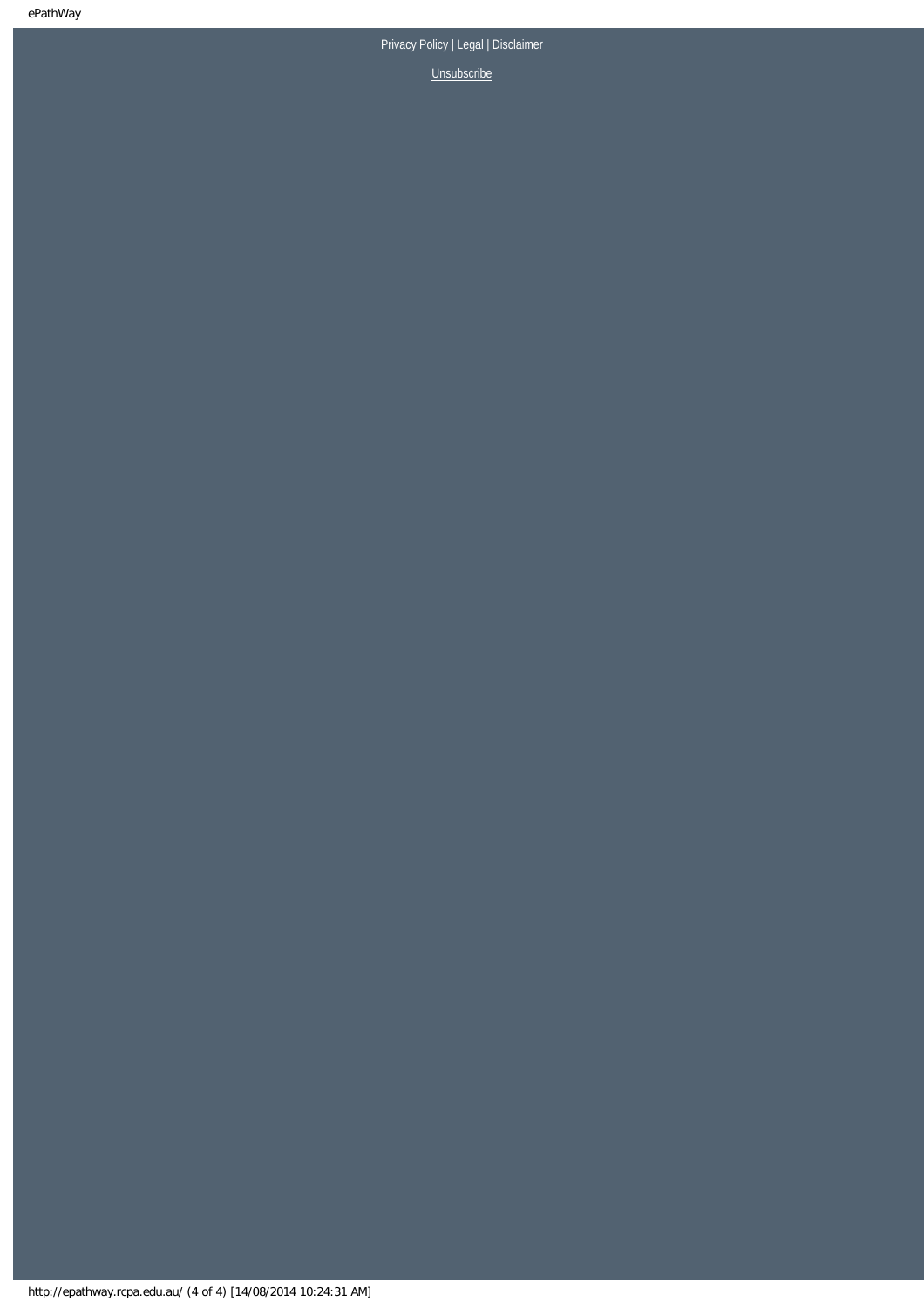<span id="page-4-0"></span>

Published by RCPA

### Previous Editions



• HPV test may renew<br>Australia's National<br>Cervical Screening<br>Program

#### 2014

[033 - February 2014](http://epathway.rcpa.edu.au/previous/033_0214.pdf)

[036 - May 2014](http://epathway.rcpa.edu.au/previous/036_0514.pdf)

[034 - March 2014](http://epathway.rcpa.edu.au/previous/034_0314.pdf) [037 - June 2014](http://epathway.rcpa.edu.au/previous/037_0614.pdf)

ow healthcare

[035 - April 2014](http://epathway.rcpa.edu.au/previous/035_0414.pdf)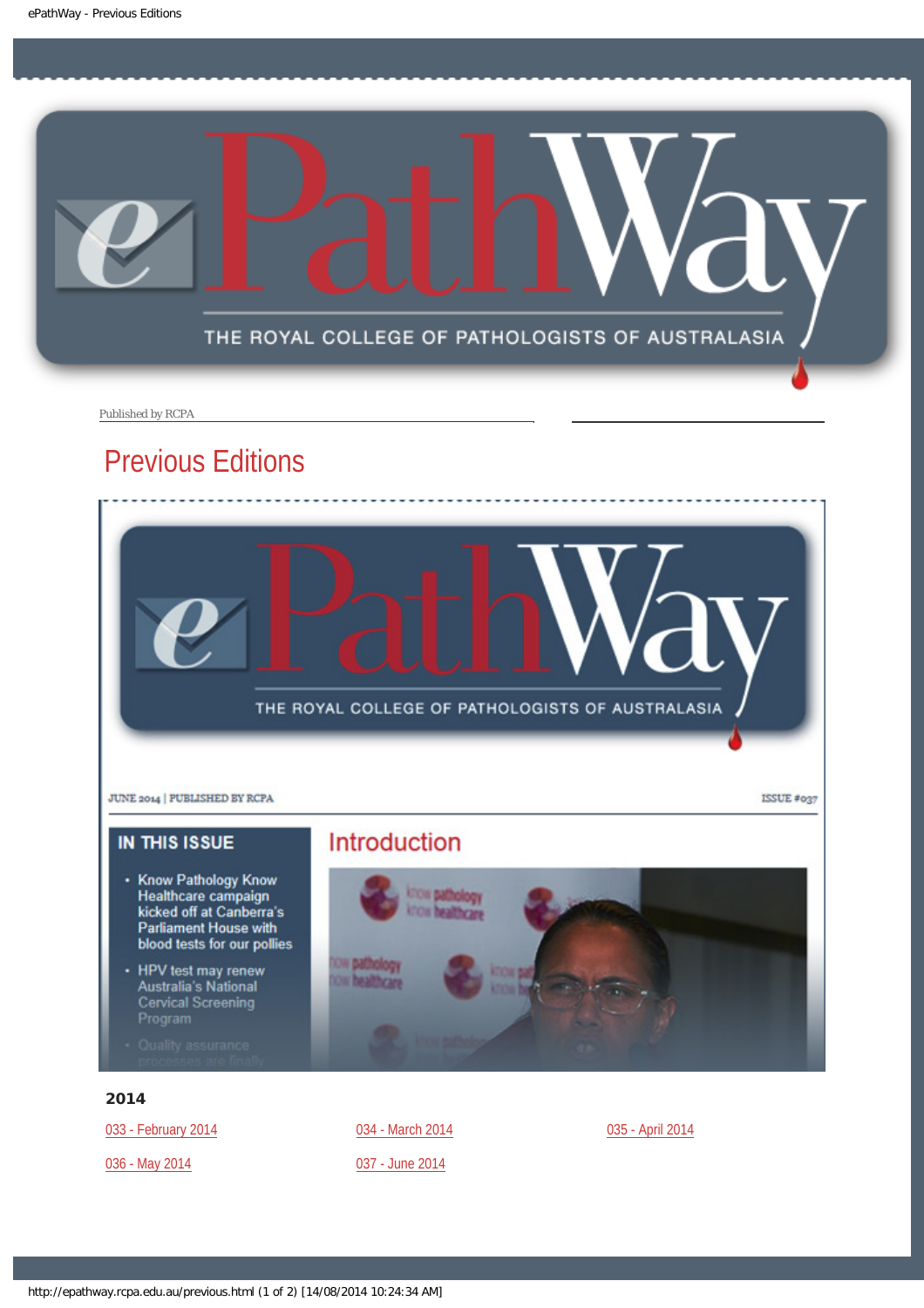### 2013

| 022 - February 2013     | 023 - March 2013        | 024 - April 2013     |
|-------------------------|-------------------------|----------------------|
| 025 - May 2013          | 026 - June 2013         | 027 - July 2013      |
| 028 - August 2013       | 029 - September 2013    | 030 - October 2013   |
| 031 - November 2013     | 032 - Dec 2013/Jan 2014 |                      |
| 2012                    |                         |                      |
| 010 - Dec 2011/Jan 2012 | 011 - February 2012     | 012 - March 2012     |
| 013 - April 2012        | 014 - May 2012          | 015 - June 2012      |
| 016 - July 2012         | 017 - August 2012       | 018 - September 2012 |
| 019 - October 2012      | 020 - November 2012     | 021 - December 2012  |
| 2011                    |                         |                      |
| 001 - March 2011        | 002 - April 2011        | 003 - May 2011       |
| 004 - June 2011         | 005 - July 2011         | 006 - August 2011    |
| 007 - September 2011    | 008 - October 2011      | 009 - November 2011  |

[« Back to Home Page](http://epathway.rcpa.edu.au/index.html)

#### Copyright © 2014 The Royal College of Pathologists of Australasia

RCPA - Durham Hall - 207 Albion St Surry Hills NSW 2010 AUSTRALIA | (+61) 2 8356 5858 | [www.rcpa.edu.au](http://www.rcpa.edu.au/)

[Privacy Policy](http://www.rcpa.edu.au/Content-Library/Privacy.aspx) | [Legal](http://www.rcpa.edu.au/Legal.aspx) | Disclaimer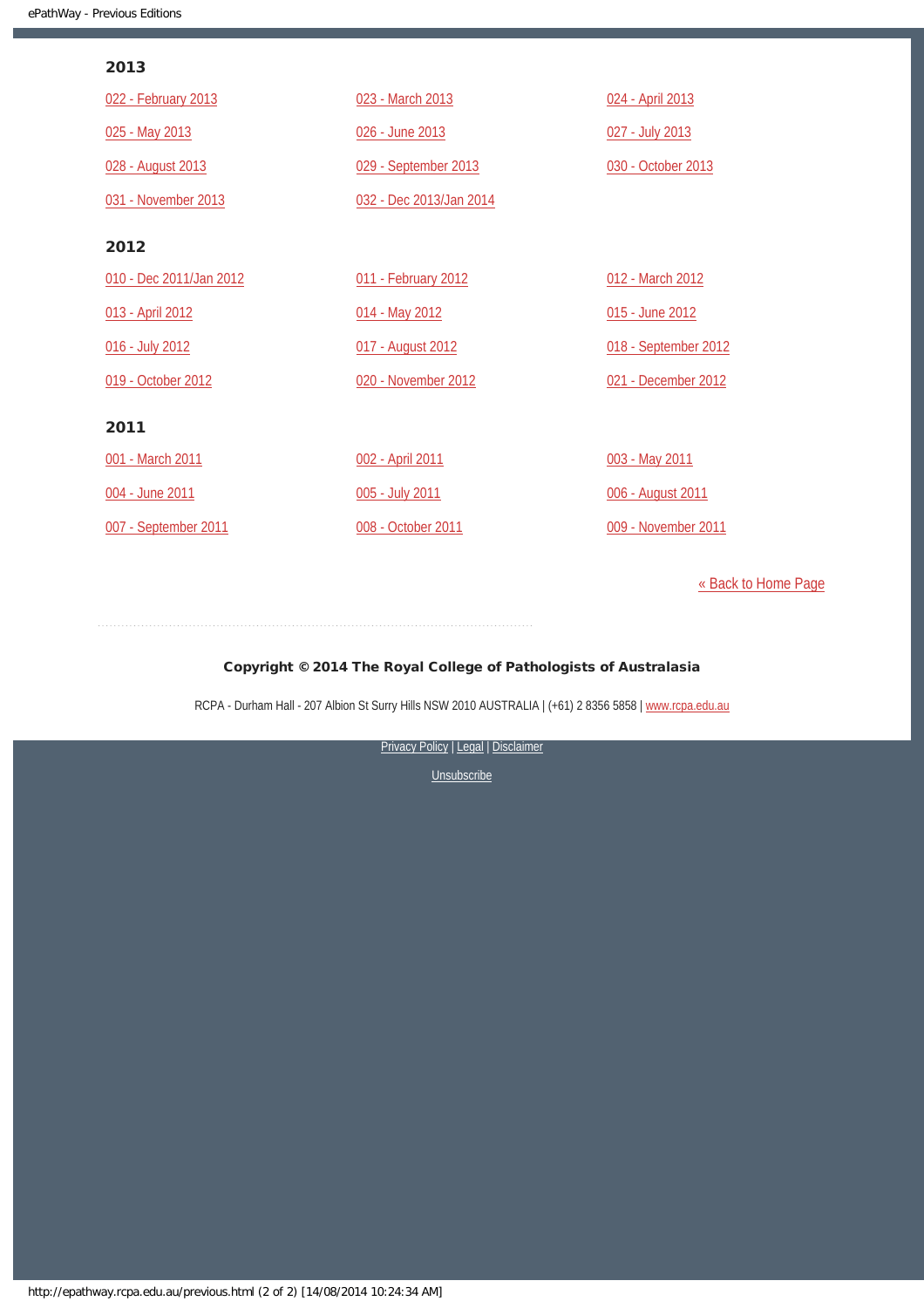<span id="page-6-0"></span>

### NPAAC PoCT Best Practice Guidelines and RCPA PoCT device Guidelines aim to ensure safe use of PoCT devices



Point of Care Testing (PoCT) ticks all of the boxes of our modern mobile age including smaller and more portable testing devices delivering faster results. But there's one important box these tests always need to tick - quality of results. The Royal College of Pathologists of Australasia (RCPA) and the National Pathology Accreditation Advisory Council (NPAAC) are drafting PoCT guidance documents with the goal of ensuring the safe use of PoCT devices and delivery of quality results.

Dr Bronwen Ross, Deputy CEO of the RCPA, is assisting the RCPA PoCT Taskforce in drafting a quality framework document to guide PoCT. The taskforce has been working on this document for 12 months with funding from a rural support initiative of the Commonwealth Specialist Training Program (STP).

"The RCPA recognises there is a lack of guidance about how to ensure the procedure for using PoCT devices is safe throughout the whole chain of practice to deliver an accurate result," she explains. "There are a lot of PoCT devices entering the market, and it's important that quality procedures for the whole test-request-report cycle are maintained when using these devices."

Dr Ross says manufacturers of PoCT devices are not required to take responsibility for the whole cycle even though errors can enter the process at any stage.

"One example is that if a reagent deteriorates because it isn't kept at the right temperature the machine may not pick this up. This can mean the error continues through the whole process and affect the results for a whole series of patients," she says.

<span id="page-6-1"></span>Associate Professor Tony Badrick from the Faculty of Health Sciences and Medicine at Bond University is chairing the NPAAC committee developing *Guidelines for Point of Care Testing*[\[1\].](#page-7-0) The draft document was released for public consultation on June 12 and provides a quality framework for the appropriate safe operation of PoCT and delivery of quality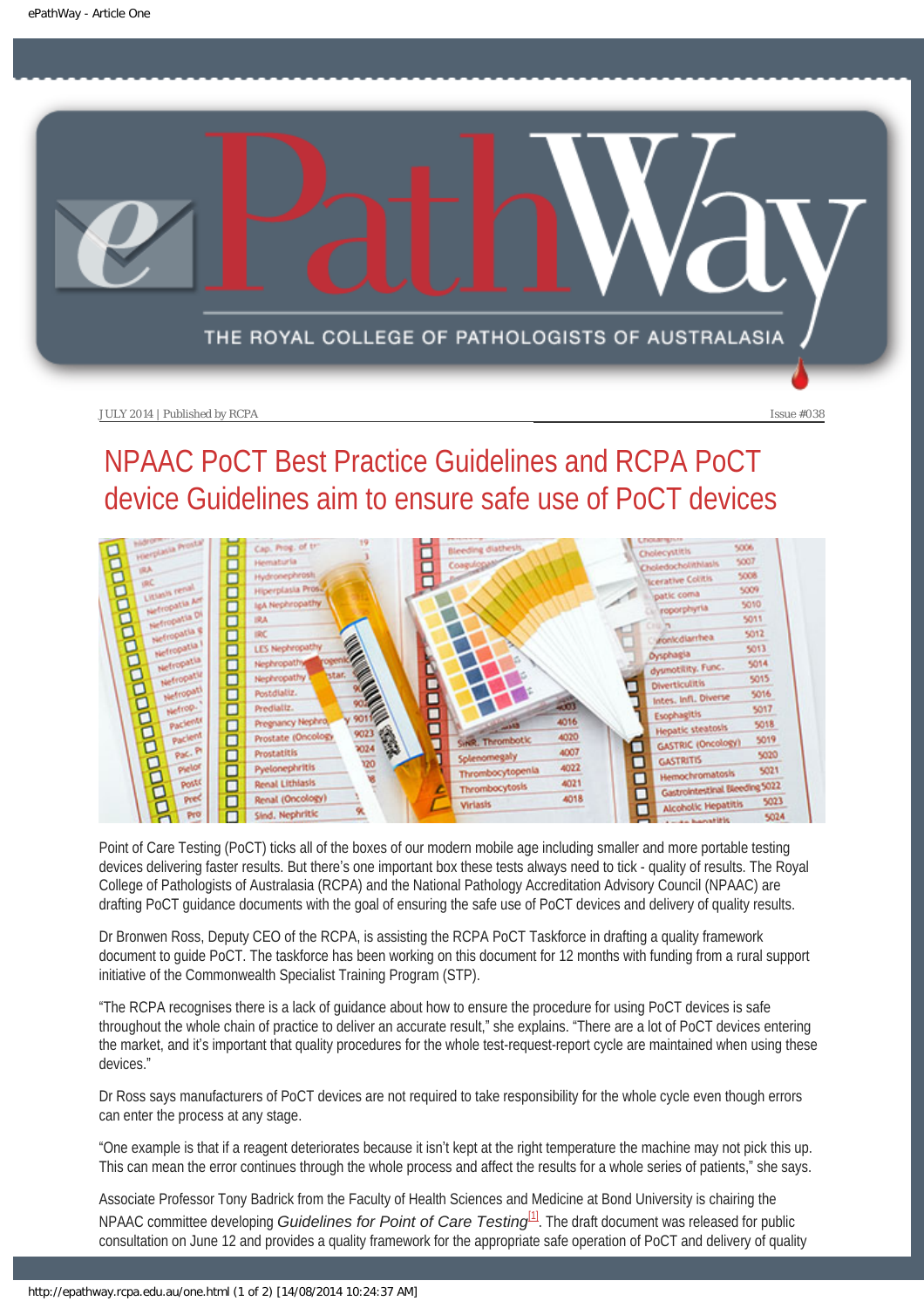results in laboratories, other healthcare settings and community settings.

"NPAAC has developed guidelines for PoCT that provides guidance on minimum acceptable best practice for medical governance, staff training, quality management systems and specimen and result integrity," he explains. "While they are mostly focussed on operators within pathology laboratories, the principles provide guidance on best practice regardless of where the test may be performed."

While both the RCPA and NPAAC are developing PoCT guidance documents, Dr Ross says they will be complementary.

"NPAAC is providing the broader best practice guidelines and the RCPA is honing in on the finer practice details for PoCT devices and tests ranging from blood gas machines in intensive care units to PoCT devices delivering results to remote Aboriginal communities," she explains.

<span id="page-7-0"></span>[\[1\]](#page-6-1) NPAAC's draft *Guidelines for Point of Care Testing* is accessible through the Australian Government Department of Health [website.](http://www.health.gov.au/internet/main/publishing.nsf/Content/health-npaac-publications-draft.htm) The closing date for submissions is 23 July 2014.

[« Back to Home Page](http://epathway.rcpa.edu.au/index.html)

#### Copyright © 2014 The Royal College of Pathologists of Australasia

RCPA - Durham Hall - 207 Albion St Surry Hills NSW 2010 AUSTRALIA | (+61) 2 8356 5858 | [www.rcpa.edu.au](http://www.rcpa.edu.au/)

[Privacy Policy](http://www.rcpa.edu.au/Content-Library/Privacy.aspx) | [Legal](http://www.rcpa.edu.au/Legal.aspx) | Disclaimer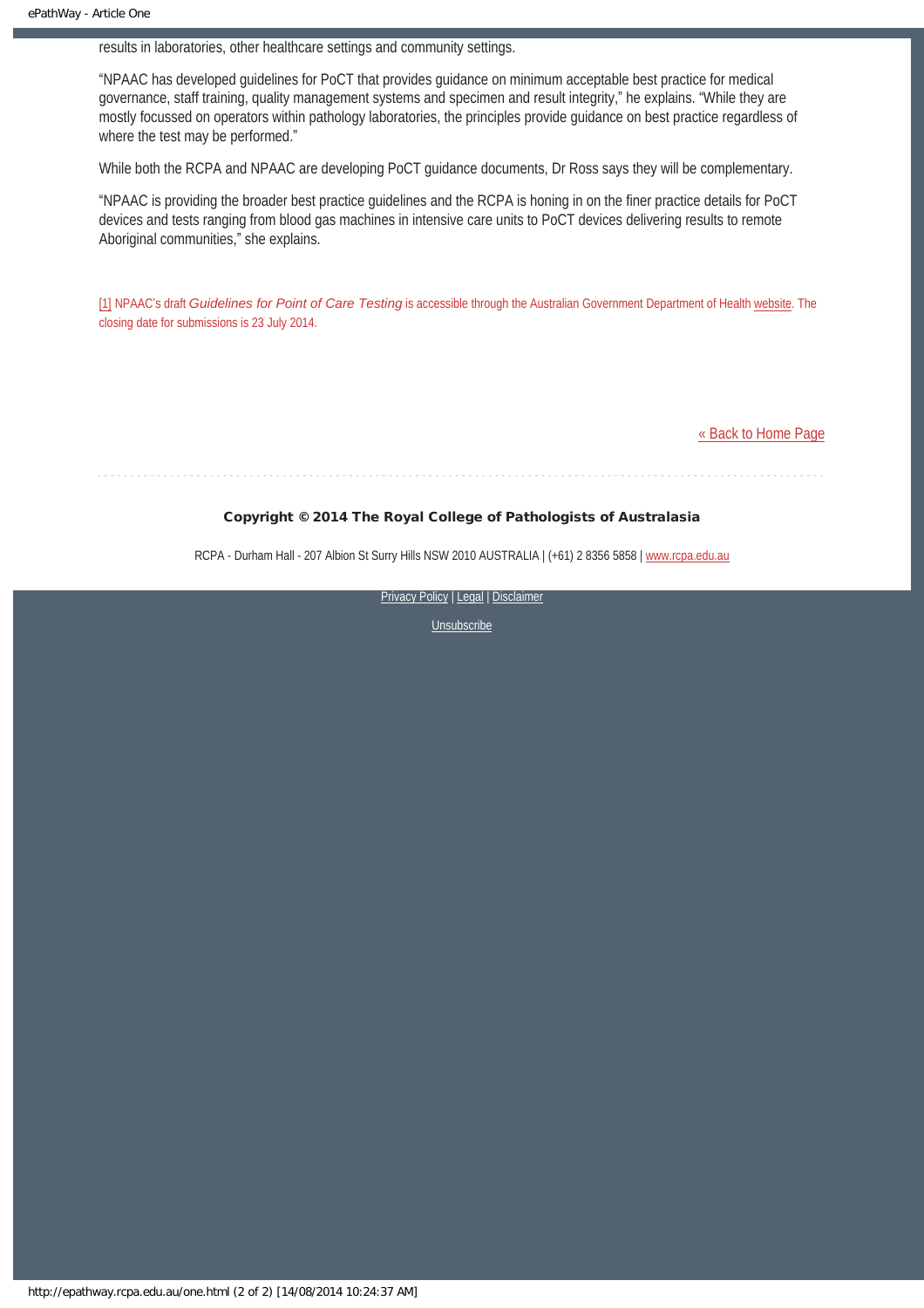<span id="page-8-0"></span>

# Point of Care Testing devices for diabetes - Caveat emptor!



Point of Care Testing (PoCT) devices for diabetes, called blood glucose meters or glucometers, have enabled blood glucose (sugar) levels to be monitored anytime, anywhere. Some of these devices, as well as other POCT devices, measure glycated haemoglobin (HbA1c)<sup>[\[1\]](#page-9-0)</sup>. While they have an important role in the management of diabetes, PoCT devices can't completely replace tests performed in an accredited laboratory<sup>[\[2\]](#page-9-1)</sup> for diagnosing and monitoring the disease.

<span id="page-8-2"></span><span id="page-8-1"></span>Most people with diabetes monitor their blood glucose levels daily with their own PoCT device, but it's important to remember the 'device isn't always right'. Results can be affected by such things as expired test strips, a low or flat battery or insufficient blood on the test strip. The issue of reliability of results escalates when it comes to diagnosing diabetes with an HbA1c test.

"PoCT for HbA1c is not deemed reliable or fit for purpose unless strict quality assurance practices are followed," says Dr Samarina Musaad, chemical pathologist at Labtests in New Zealand and Chair of the PoCT task force for the Royal College of Pathologists of Australasia (RCPA).

"Unfortunately, machines that are not properly calibrated and that do not give reproducible results for this test making them not fit for purpose are able to enter the system, and once they are in there they are difficult to identify and remove."

Dr Musaad says PoCT devices that measure HbA1c are fit for purpose if they are analytically correct with reproducible results that are clinically valid.

"Consumers and other health care professionals can't be expected to know if it's a 'good' or 'bad' machine. That takes the expertise of a pathologist or laboratory scientist. Other factors can affect the result including the patient's age and preexisting conditions. This is why the clinical interpretation of the result is also important."

Dr Musaad says another issue is accreditation of PoCT devices is encouraged by scientific and regulatory bodies, but it is not mandatory in the community. Guidelines produced by peak bodies such as the RCPA and the Australasian Association of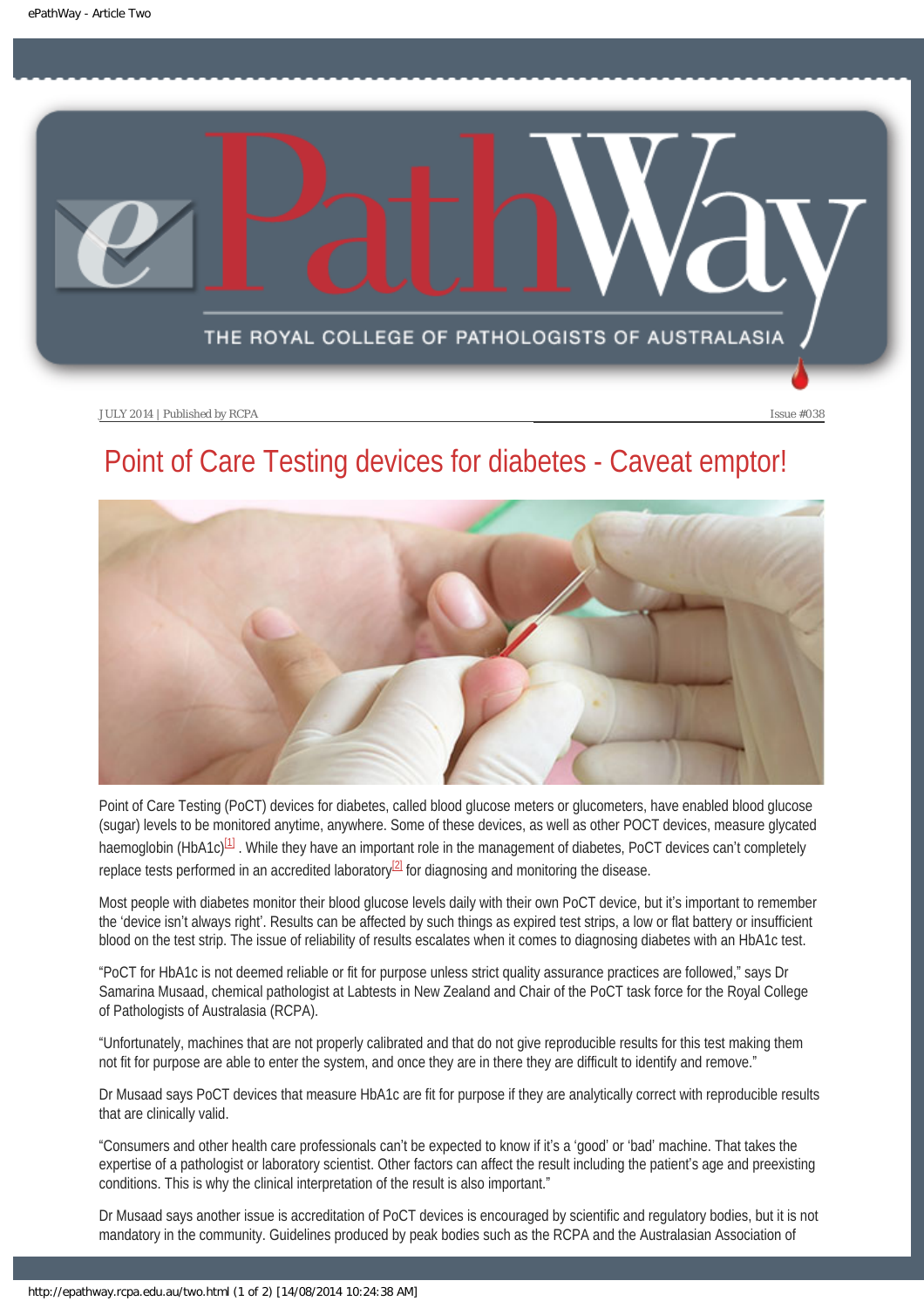Clinical Biochemists (AACB), and Standards produced by the National Pathology Accreditation Advisory Council (NPAAC) are all available but the onus is on the service providing PoCT to follow them and opt for accreditation. Obstacles that stand in their way may be cost or lack of knowledge about its importance.

Dr Musaad says the RCPA supports the use of PoCT for HbA1c if there is no other choice, but if there is a choice, the test should always be performed in a National Association of Testing Authorities (NATA)/RCPA or International Accreditation NZ (IANZ) accredited laboratory.

It's also important that patients who purchase a POCT device for their own use receive adequate training from the provider (such as their doctor or pharmacist) about how to read the manufacturer's instructions, how to use it and to notify their health carer if they have any concerns regarding the results when they use it.

"A diagnosis of diabetes is for life, and monitoring its progress is for life, so the results must be accurate," says Dr Musaad.

<span id="page-9-0"></span>[\[1\]](#page-8-1) HbA1C is covered in the [September 2012](http://epathway.rcpa.edu.au/previous/018_0912.pdf) and [November 2013](http://epathway.rcpa.edu.au/previous/031_1113.pdf) editions of ePathWay

<span id="page-9-1"></span>[\[2\]](#page-8-2) Quality assurance is covered in the [June 2012](http://epathway.rcpa.edu.au/previous/015_0612.pdf) and [August 2012](http://epathway.rcpa.edu.au/previous/017_0812.pdf) editions of ePathWay

[« Back to Home Page](http://epathway.rcpa.edu.au/index.html)

#### Copyright © 2014 The Royal College of Pathologists of Australasia

RCPA - Durham Hall - 207 Albion St Surry Hills NSW 2010 AUSTRALIA | (+61) 2 8356 5858 | [www.rcpa.edu.au](http://www.rcpa.edu.au/)

[Privacy Policy](http://www.rcpa.edu.au/Content-Library/Privacy.aspx) | [Legal](http://www.rcpa.edu.au/Legal.aspx) | Disclaimer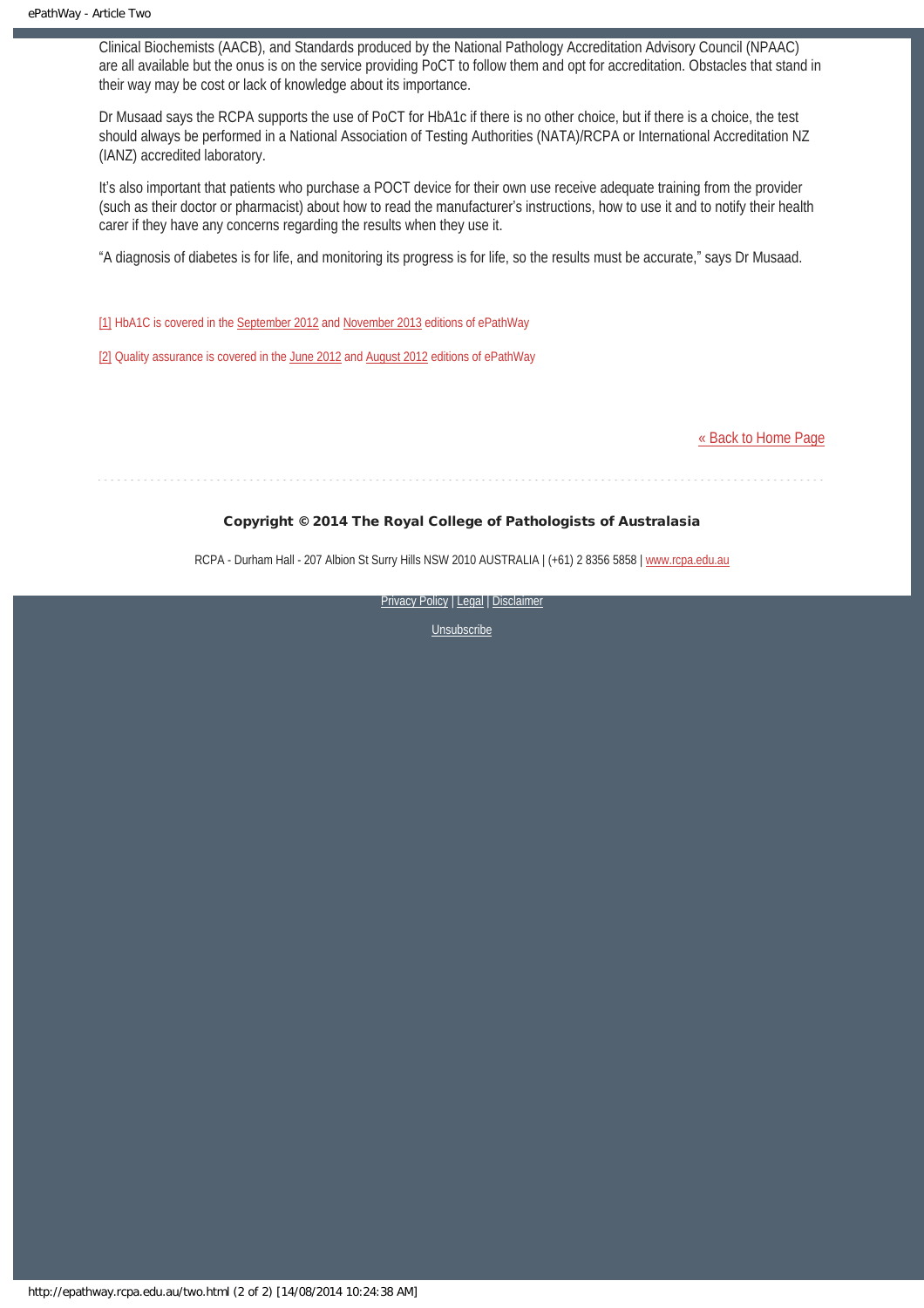<span id="page-10-0"></span>

## Point of Care Tests for infectious diseases can be a game changer



Time has usually been on the side of an infectious disease. It can often make a person very ill very quickly and spread rapidly from host to host, while the laboratory often takes days to grow, identify and perform antibiotic sensitivity (resistance) tests on the causative organism. Advances in technology have put the shoe on the other foot with Point of Care Tests (PoCT) for infectious diseases making it a more even time match.

Professor Joan Faoagali, microbiologist and Emeritus Physician in Infection Management Services at Brisbane's Princess Alexandra Hospital, says microbiologists traditionally receive a sample to examine for bacteria that are then cultured and identified, and their antibiotic sensitivities tested, before a final report is issued about three to four days later. PoCT's mean that some pathogens can be detected faster and a report produced in just hours.

"New technologies such as molecular testing allow us to provide information about the cause of an infection faster than waiting for an organism to grow, and this enables earlier and more specific treatment," she explains.

Prof Faoagali says PoCT tests are now available for Influenza viruses A and B, respiratory syncytial virus (RSV), Clostridium difficile toxin, pneumococcus and human immunodeficiency virus (HIV), and there are more in the pipeline.

"There are about 55 different companies working on PoCT for infectious diseases such as malaria, strep A, hepatitis and some sexually transmitted diseases."

The world market for infectious disease tests was estimated at \$14.5 billion in 2012 and is tipped to grow at a slightly higher rate than the rest of the diagnostics market. Timely identification of causative pathogens can also enhance investigation and timely treatment of epidemics and disease outbreaks.

"During the last influenza epidemic at the hospital where I work, we were able to do a quick PoCT on patients to indicate if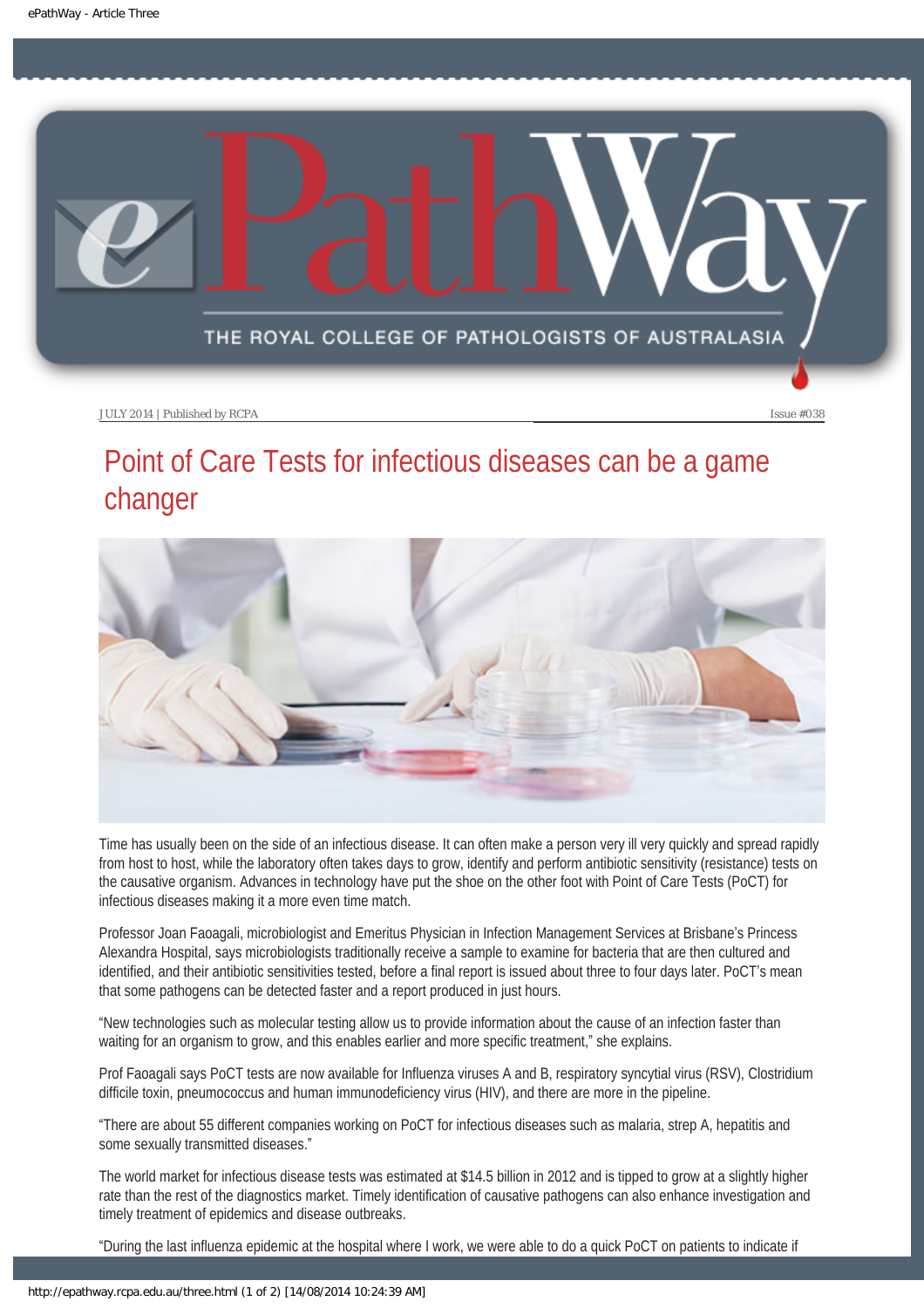they were positive or negative for the circulating influenza virus," explains Dr Faoagali. "In fact, PoCT are particularly useful for identifying viruses that can't be easily grown in a laboratory."

While PoCT for early identification and treatment of infectious diseases is a welcome trend, there are caveats. Prof Faoagali says they can produce false positive and false negative results making formal laboratory confirmation of the result important. There are quality assurance issues and the correct clinical interpretation of the result to consider as well.

"While we may be able to produce a quicker than normal result with these devices, confirmation and interpretation of the result through a pathology laboratory is still important," she says.

[« Back to Home Page](http://epathway.rcpa.edu.au/index.html)

#### Copyright © 2014 The Royal College of Pathologists of Australasia

RCPA - Durham Hall - 207 Albion St Surry Hills NSW 2010 AUSTRALIA | (+61) 2 8356 5858 | [www.rcpa.edu.au](http://www.rcpa.edu.au/)

[Privacy Policy](http://www.rcpa.edu.au/Content-Library/Privacy.aspx) | [Legal](http://www.rcpa.edu.au/Legal.aspx) | Disclaimer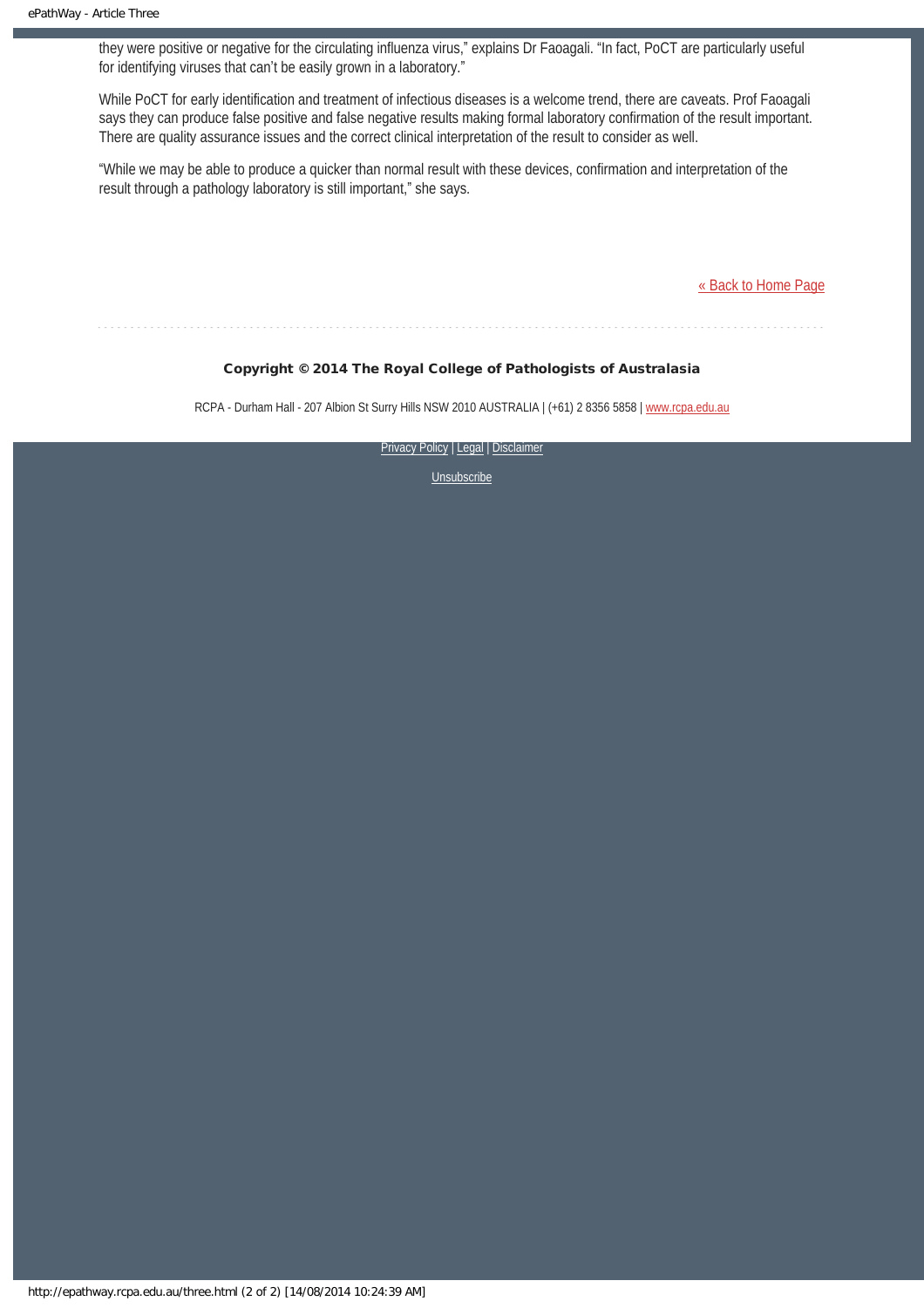<span id="page-12-0"></span>

# Issues with Point of Care Testing for anticoagulant therapy are not that bleeding obvious



There's no doubt Point of Care Testing (PoCT) is an attractive proposition for patients on Warfarin therapy who require frequent blood tests for dose control. But this type of test has limitations that must be factored into the equation.

Anticoagulant therapy is monitored through a test called an International Normalised Ratio (INR). This test measures how long it takes blood to clot and informs the dose of anticoagulant therapy. PoCT for INR can mean the test and any consequent dose adjustments can be accomplished during one doctor visit. On the other side of the equation, limitations associated with PoCT for INR include the collection technique.

"The collection technique and the person collecting the sample can vary the result. Blood from a vein is used for a laboratory INR test, while blood from a finger prick is used for PoCT for INR," explains Dr Michael Harrison, CEO of Sullivan Nicolaides Pathology.

"This means tissue thromboplastins from the lancet damage to skin and underlying structures can contaminate a blood sample from a finger prick and influence the result. This is not usually a problem with a well-collected venous sample."

Thromboplastins are substances released from damaged tissues (as well as platelets and white blood cells) which initiate the blood clotting process. Dr Harrison says this issue can be assessed by occasionally collecting blood from a vein at the same time as a finger prick sample for PoCT, and sending the venous sample to a pathology laboratory to compare the INR results.

"Laboratory tests for INR are very precise with a Coefficient of Variation (CV) of around 3%, while PoCT for INR is much less precise with a CV in the PoCT trial of around 8%," explains Dr Harrison. "This means a laboratory INR result of 3 could actually be 2.8 or 3.2 when tested by PoCT, and this can be a problem if this variation isn't recognised and the dose of anticoagulant is changed based on the premise these are 'real' changes."